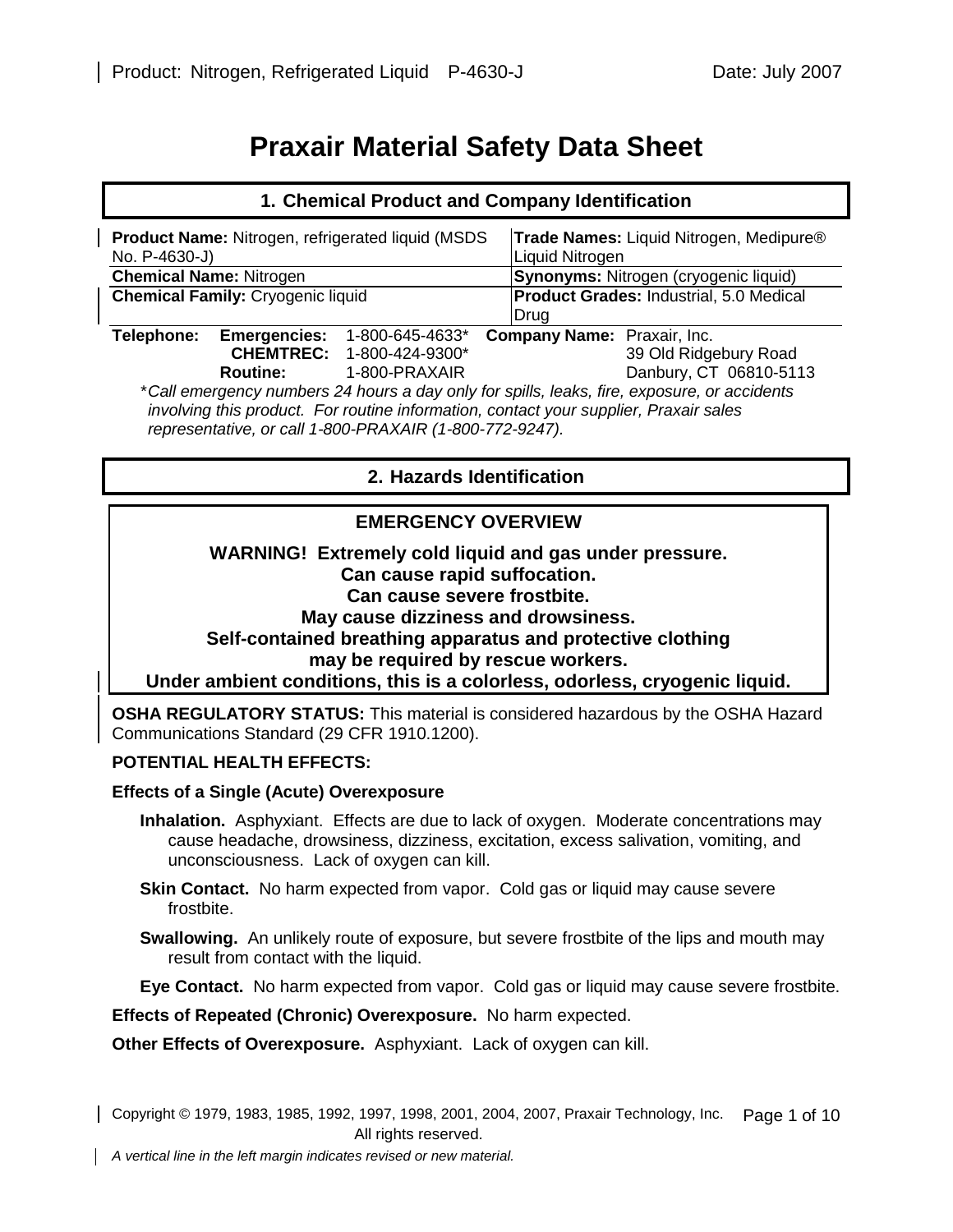**Medical Conditions Aggravated by Overexposure.** The toxicology and the physical and chemical properties of nitrogen suggest that overexposure is unlikely to aggravate existing medical conditions.

**CARCINOGENICITY:** Nitrogen is not listed by NTP, OSHA, or IARC.

**POTENTIAL ENVIRONMENTAL EFFECTS:** None known. For further information, see section 12, Ecological Information.

## **3. Composition/Information on Ingredients**

#### **See section 16 for important information about mixtures.**

| <b>COMPONENT</b>                           | <b>CAS NUMBER</b> | <b>CONCENTRATION</b> |
|--------------------------------------------|-------------------|----------------------|
| Nitrogen                                   | 17727-37-9        | $ >99\%$ *           |
| $*$ Tho symbol $\sim$ moons "qrootor than" |                   |                      |

*i* he symbol > means "greater than."

# **4. First Aid Measures**

**INHALATION:** Remove to fresh air. If not breathing, give artificial respiration. If breathing is difficult, qualified personnel may give oxygen. Call a physician.

**SKIN CONTACT:** For exposure to liquid, immediately warm frostbite area with warm water not to exceed 105°F (41°C). In case of massive exposure, remove clothing while showering with warm water. Call a physician.

**SWALLOWING:** An unlikely route of exposure. This product is a gas at normal temperature and pressure.

**EYE CONTACT:** Immediately flush eyes thoroughly with warm water for at least 15 minutes. Hold the eyelids open and away from the eyeballs to ensure that all surfaces are flushed thoroughly. See a physician, preferably an ophthalmologist, immediately.

*NOTES TO PHYSICIAN: There is no specific antidote. Treatment of overexposure should be directed at the control of symptoms and the clinical condition of the patient.* 

## **5. Fire Fighting Measures**

**FLAMMABLE PROPERTIES:** Nitrogen cannot catch fire.

**SUITABLE EXTINGUISHING MEDIA:** Nitrogen cannot catch fire. Use media appropriate for surrounding fire

**PRODUCTS OF COMBUSTION:** Not applicable.

**PROTECTION OF FIREFIGHTERS: WARNING! Extremely cold liquid and gas under pressure.** Asphyxiant. Lack of oxygen can kill. Evacuate all personnel from danger area. Immediately spray containers with water from maximum distance until cool, taking care not to direct spray into vents on top of containers. Do not discharge sprays into liquid nitrogen; it will freeze water rapidly. Shut off flow if you can do so without risk. When containers have cooled, move them away from fire area if without risk. Self-contained breathing apparatus and protective clothing may be required by rescue workers. (See section 16.) On-site fire brigades must comply with OSHA 29 CFR 1910.156.

**Specific Physical and Chemical Hazards.** Heat of fire can build pressure in cylinder and cause it to rupture. No part of cylinder should be subjected to a temperature higher than 125°F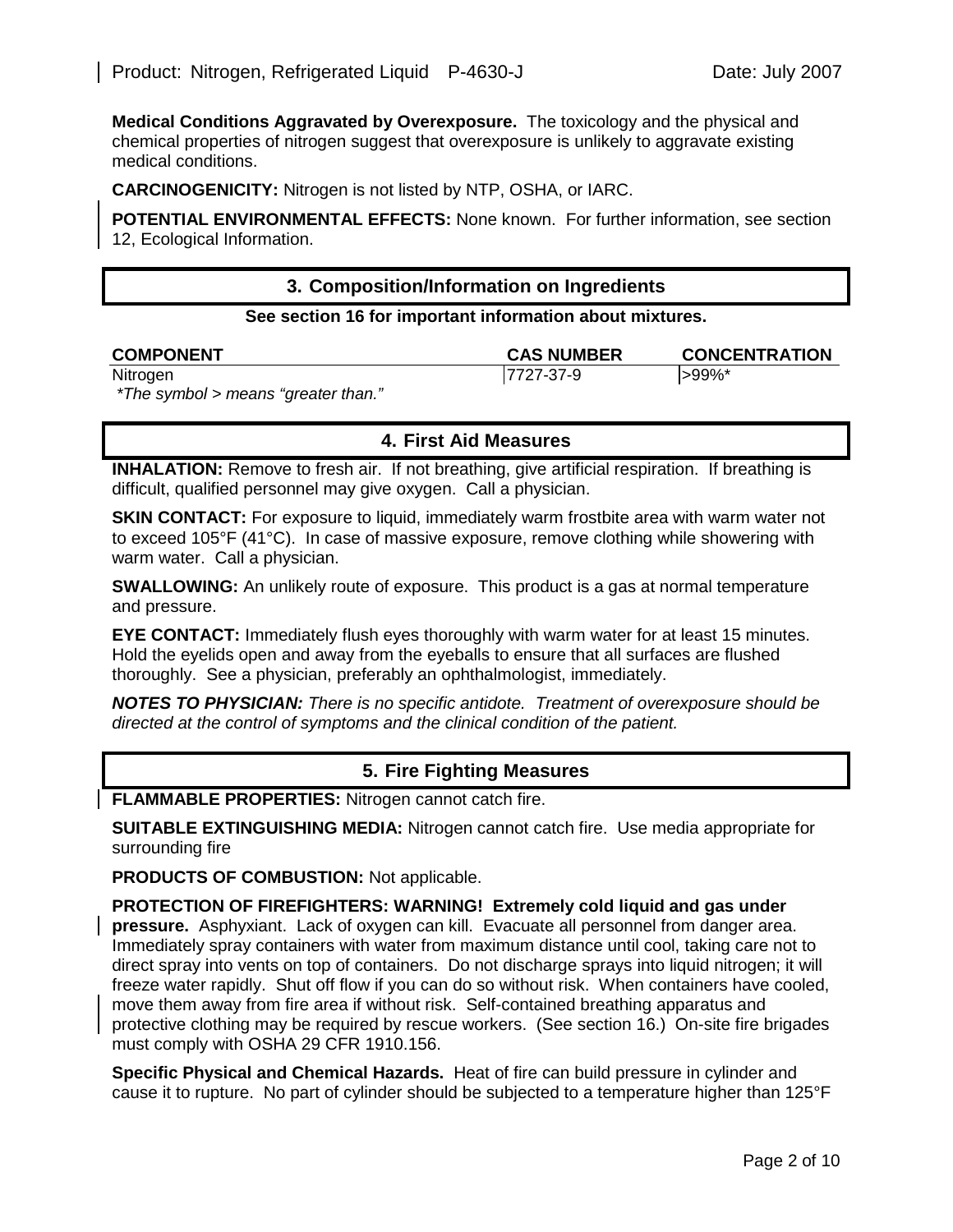(52°C). Liquid nitrogen containers are equipped with pressure relief devices. Venting vapors may obscure visibility. Liquid causes severe frostbite, a burn-like injury. (See section 2.)

**Protective Equipment and Precautions for Firefighters.** Firefighters should wear selfcontained breathing apparatus and full fire-fighting turnout gear.

## **6. Accidental Release Measures**

## **STEPS TO BE TAKEN IF MATERIAL IS RELEASED OR SPILLED:**

#### **WARNING! Extremely cold liquid and gas under pressure.**

**Personal Precautions.** Asphyxiant. Lack of oxygen can kill. Evacuate all personnel from danger area. Use self-contained breathing apparatus and protective clothing where needed. Liquid causes severe frostbite, a burn-like injury. (See section 2.) Shut off flow if you can do so without risk. Avoid contact with spilled liquid and allow it to evaporate. Ventilate area of leak or move container to a well-ventilated area. Test for sufficient oxygen, especially in confined spaces, before allowing reentry.

**Environmental Precautions.** Prevent waste from contaminating the surrounding environment. Keep personnel away. Discard any product, residue, disposable container, or liner in an environmentally acceptable manner, in full compliance with federal, state, and local regulations. If necessary, call your local supplier for assistance.

## **7. Handling and Storage**

**PRECAUTIONS TO BE TAKEN IN HANDLING:** Do not get liquid in eyes, on skin, or on clothing. Never allow any unprotected part of your body to touch uninsulated pipes or vessels containing cryogenic fluids. Flesh will stick to the extremely cold metal and will tear when you try to pull free. For liquid withdrawal, wear face shield and cryogenic gloves (see section 8). Use a suitable hand truck to move containers. Always handle and store cryogenic containers in an upright position. Do not drop or tip containers, or roll them on their sides. Open valve slowly. Close container valve after each use; keep closed even when empty. If valve is hard to open, discontinue use and contact your supplier. For other precautions in using nitrogen, see section 16.

#### **PRECAUTIONS TO BE TAKEN IN STORAGE:** *Store and use with adequate ventilation.*

Store only where temperatures will not exceed 125°F (52°C). Do not store in a confined space. Cryogenic containers are equipped with a pressure relief device and a pressure controlling valve. Under normal conditions, these containers will periodically vent product. Use adequate pressure relief devices in systems and piping to prevent pressure buildup; entrapped liquid can generate extremely high pressures when vaporized by warming.

**RECOMMENDED PUBLICATIONS:** For further information on storage, handling, and use, see Praxair publication P-14-153, *Guidelines for Handling Gas Cylinders and Containers*. Obtain from your local supplier.

| 8. Exposure Controls/Personal Protection |                 |                             |  |  |
|------------------------------------------|-----------------|-----------------------------|--|--|
| <b>COMPONENT</b>                         | <b>OSHA PEL</b> | <b>ACGIH TLV-TWA (2007)</b> |  |  |
| Nitrogen<br>*N.E.-Not Established.       | $N.E.*$         | Simple asphyxiant           |  |  |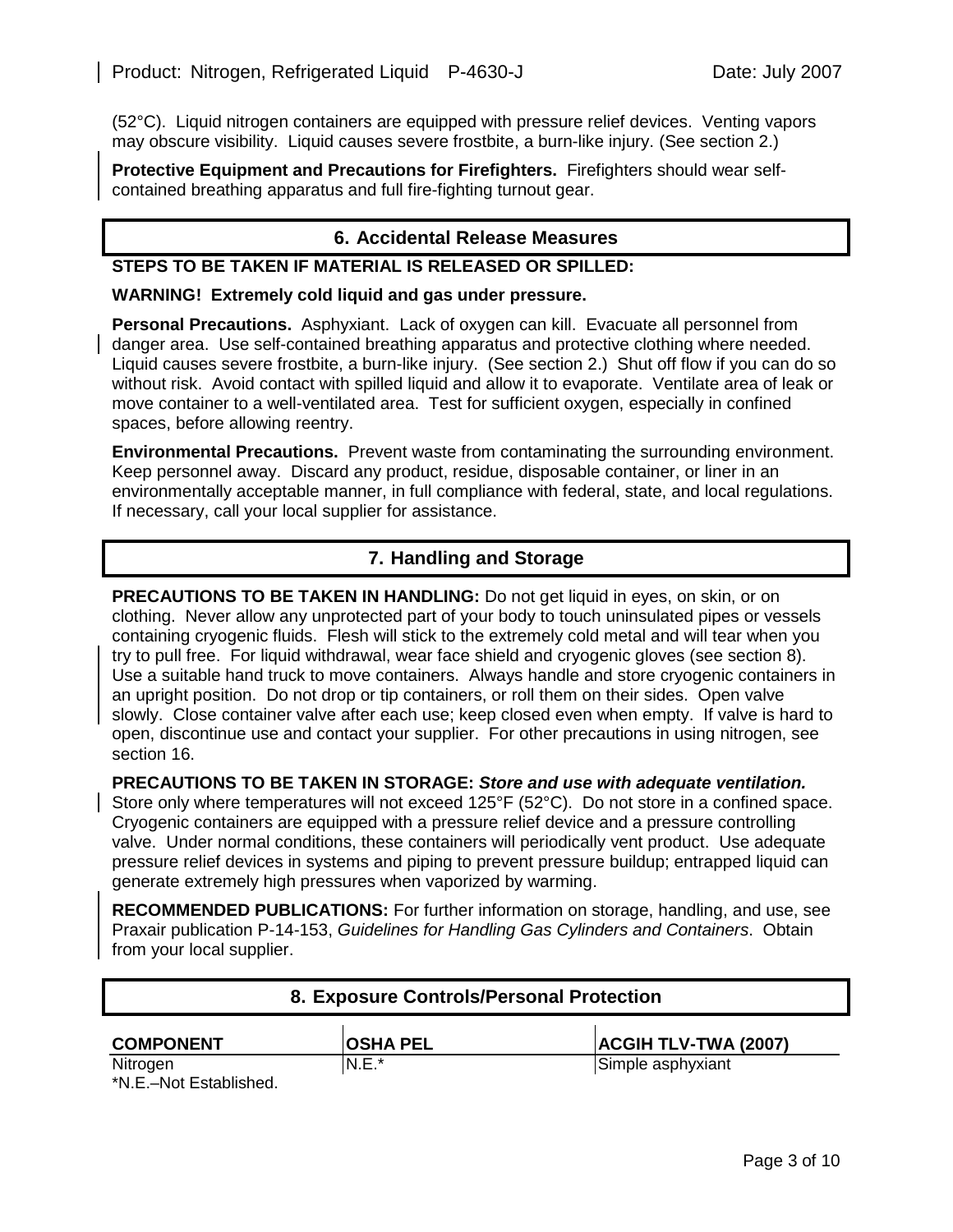IDLH = Not available.

## **ENGINEERING CONTROLS:**

Local Exhaust. Use a local exhaust system, if necessary, to prevent oxygen deficiency.

**Mechanical (General).** General exhaust ventilation may be acceptable if it can maintain an adequate supply of air.

**Special.** None

**Other.** None

#### **PERSONAL PROTECTIVE EQUIPMENT:**

**Skin Protection.** Wear loose-fitting, cryogenic gloves, metatarsal shoes for container handling, and protective clothing where needed. Cuffless trousers should be worn outside the shoes. Select in accordance with OSHA 29 CFR 1910.132 and 1910.133. Regardless of protective equipment, never touch live electrical parts.

**Eye/Face Protection.** Safety glasses and a full face shield are recommended. Select in accordance with OSHA 29 CFR 1910.133.

**Respiratory Protection.** Use air-supplied respirators where local or general exhaust ventilation is inadequate. Air-supplied respirators must be used in confined spaces or in an oxygendeficient atmosphere. Respiratory protection must conform to OSHA rules as specified in 29 CFR 1910.134. Select in accordance with 29 CFR 1910.134 and ANSI Z88.2.

| 9. Physical and Chemical Properties                                            |                                                                                   |  |  |  |  |
|--------------------------------------------------------------------------------|-----------------------------------------------------------------------------------|--|--|--|--|
| <b>APPEARANCE:</b>                                                             | Colorless liquid                                                                  |  |  |  |  |
| ODOR:                                                                          | Odorless                                                                          |  |  |  |  |
| <b>ODOR THRESHOLD:</b>                                                         | Not applicable.                                                                   |  |  |  |  |
| <b>PHYSICAL STATE:</b>                                                         | Cryogenic liquid                                                                  |  |  |  |  |
| pH:                                                                            | Not applicable.                                                                   |  |  |  |  |
| <b>MELTING POINT at 1 atm:</b>                                                 | $-346^{\circ}F( -210^{\circ}C)$                                                   |  |  |  |  |
| <b>BOILING POINT at 1 atm:</b>                                                 | -320.44°F (-195.80°C)                                                             |  |  |  |  |
| <b>FLASH POINT</b> (test method):                                              | Not applicable.                                                                   |  |  |  |  |
| <b>EXPANSION RATIO</b> for liquid at boiling point to<br>gas at 70°F (21.1°C): | 1 to 696.5                                                                        |  |  |  |  |
| <b>EVAPORATION RATE</b> (Butyl Acetate $= 1$ ):                                | Not available.                                                                    |  |  |  |  |
| <b>FLAMMABILITY:</b>                                                           | Nonflammable                                                                      |  |  |  |  |
| FLAMMABLE LIMITS IN AIR, % by volume:                                          | <b>LOWER:</b><br>UPPER:<br><b>Not</b><br><b>Not</b><br>applicable.<br>applicable. |  |  |  |  |
| <b>LIQUID DENSITY</b> at boiling point and 1 atm:                              | 50.7 lb/ft <sup>3</sup> (808.5 kg/m <sup>3</sup> )                                |  |  |  |  |
| <b>VAPOR PRESSURE</b> at 68°F (20°C):                                          | Not applicable.                                                                   |  |  |  |  |
| VAPOR DENSITY at 70°F (21.1°C) and 1 atm:                                      | 0.0724 lb/ft <sup>3</sup> (1.160 kg/m <sup>3</sup> )                              |  |  |  |  |
| <b>SPECIFIC GRAVITY</b> (H <sub>2</sub> O = 1) at 19.4°F (-7°C):               | Not available.                                                                    |  |  |  |  |
| <b>SPECIFIC GRAVITY</b> (Air = 1) at $70^{\circ}$ F (21.1 $^{\circ}$ C)        |                                                                                   |  |  |  |  |
| and 1 atm:                                                                     | 0.967                                                                             |  |  |  |  |
| <b>SOLUBILITY IN WATER, vol/vol at 32°F (0°C):</b>                             | 0.023                                                                             |  |  |  |  |
| <b>PARTITION COEFFICIENT: n-octanol/water:</b>                                 | Not available.                                                                    |  |  |  |  |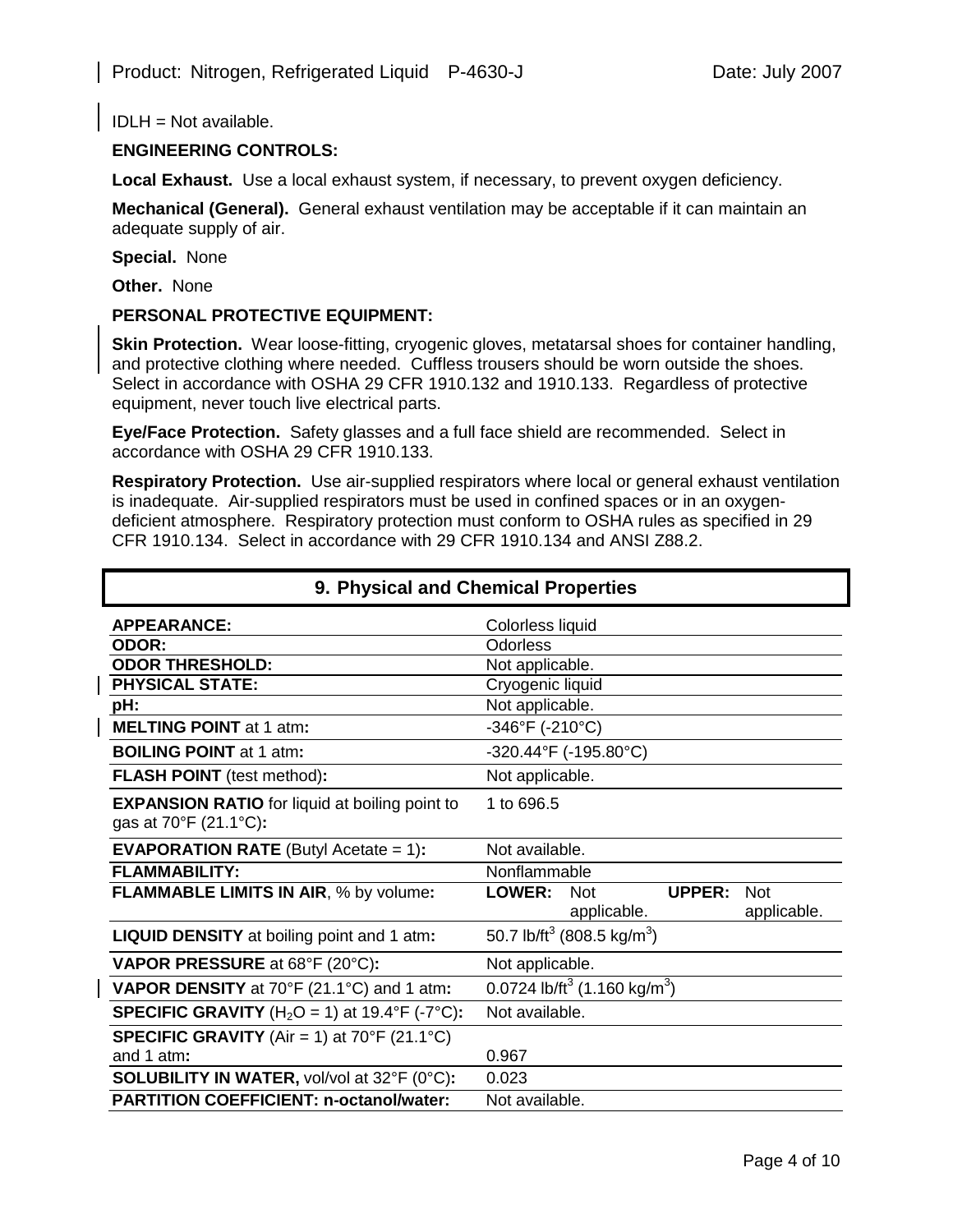| <b>AUTOIGNITION TEMPERATURE:</b>    | Not applicable. |
|-------------------------------------|-----------------|
| <b>DECOMPOSITION TEMPERATURE:</b>   | Not available.  |
| <b>PERCENT VOLATILES BY VOLUME:</b> | 100             |
| <b>MOLECULAR WEIGHT:</b>            | 28.01           |
| <b>MOLECULAR FORMULA:</b>           | N <sub>2</sub>  |

# **10. Stability and Reactivity**

**CHEMICAL STABILITY:** □ Unstable ⊠ Stable

**CONDITIONS TO AVOID:** High temperatures, exposure to lithium, neodymium, titanium and magnesium

**INCOMPATIBLE MATERIALS:** None known.

**HAZARDOUS DECOMPOSITION PRODUCTS:** None known.

**POSSIBILITY OF HAZARDOUS REACTIONS:**  $\boxtimes$  May Occur  $\Box$  Will Not Occur

Under certain conditions, nitrogen can react violently with lithium, neodymium, titanium [above 1472°F (800°C)], and magnesium to form nitrides. At high temperature, it can also combine with oxygen and hydrogen.

#### **11. Toxicological Information**

**ACUTE DOSE EFFECTS:** Nitrogen is a simple asphyxiant.

**STUDY RESULTS:** None known.

## **12. Ecological Information**

**ECOTOXICITY:** No adverse ecological effects expected.

**OTHER ADVERSE EFFECTS:** Nitrogen does not contain any Class I or Class II ozonedepleting chemicals.

#### **13. Disposal Considerations**

**WASTE DISPOSAL METHOD:** Do not attempt to dispose of residual or unused quantities. Return cylinder to supplier.

## **14. Transport Information**

|                           |  | <b>DOT/IMO SHIPPING NAME:</b>   |                  | Nitrogen, refrigerated liquid |               |                 |      |
|---------------------------|--|---------------------------------|------------------|-------------------------------|---------------|-----------------|------|
| <b>HAZARD</b>             |  | <b>IPACKING</b>                 |                  | <b>IDENTIFICATION</b>         |               | <b>IPRODUCT</b> |      |
| <b>CLASS:</b>             |  | 2.2 GROUP/Zone:                 | $NA^*$           | <b>INUMBER:</b>               | <b>UN1977</b> | IRQ:            | None |
| <b>SHIPPING LABEL(s):</b> |  |                                 | NONFLAMMABLE GAS |                               |               |                 |      |
|                           |  | <b>PLACARD</b> (when required): |                  | NONFLAMMABLE GAS              |               |                 |      |

*\** Not applicable.

**SPECIAL SHIPPING INFORMATION:** Cylinders should be transported in a secure position, in a well-ventilated vehicle. Cylinders transported in an enclosed, nonventilated compartment of a vehicle can present serious safety hazards.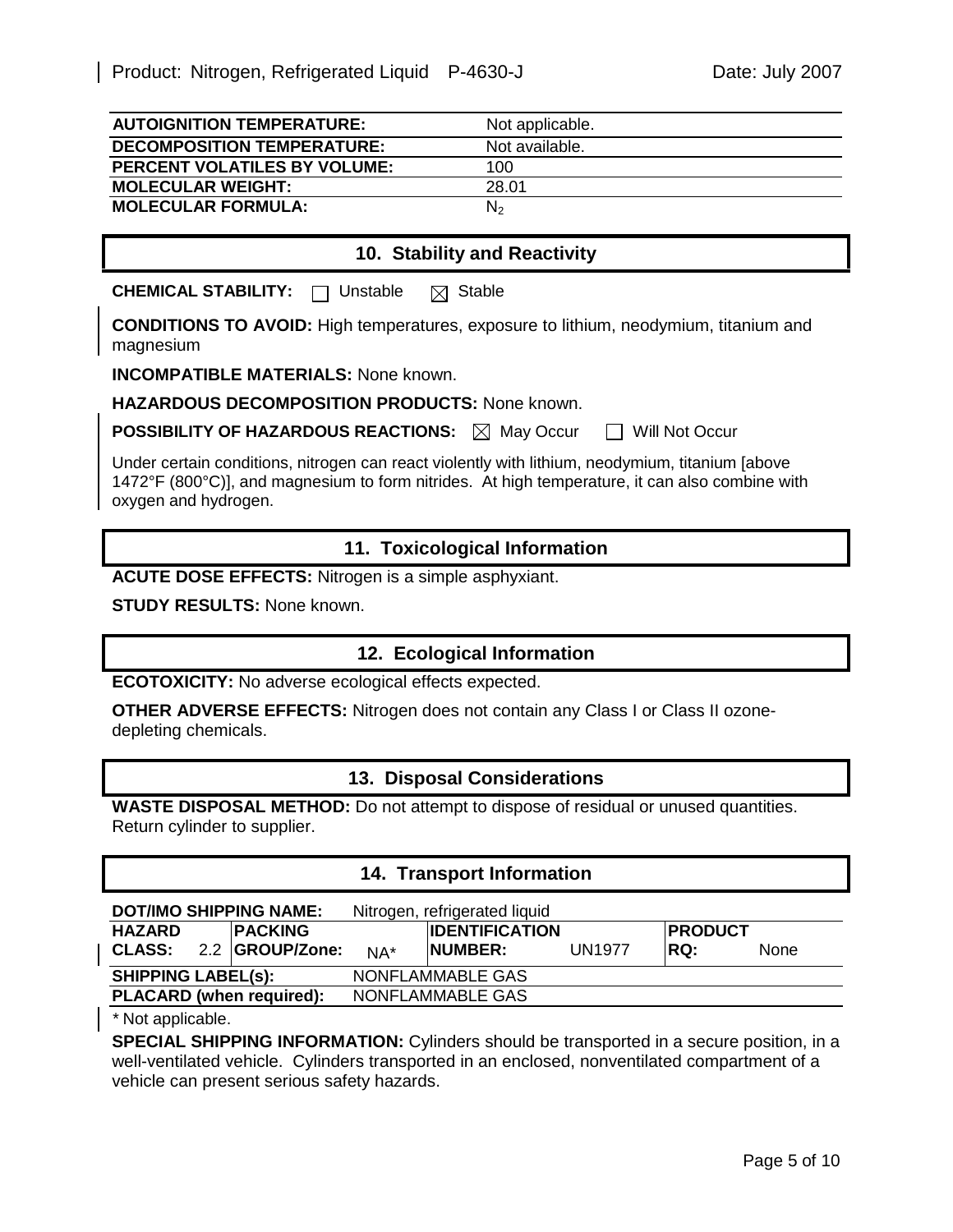Shipment of compressed gas cylinders that have been filled without the owner's consent is a violation of federal law [49 CFR 173.301(b)].

**MARINE POLLUTANTS:** Nitrogen is not listed as a marine pollutant by DOT.

# **15. Regulatory Information**

The following selected regulatory requirements may apply to this product. Not all such requirements are identified. Users of this product are solely responsible for compliance with all applicable federal, state, and local regulations.

#### **U.S. FEDERAL REGULATIONS:**

EPA (ENVIRONMENTAL PROTECTION AGENCY)

CERCLA: COMPREHENSIVE ENVIRONMENTAL RESPONSE, COMPENSATION, AND LIABILITY ACT OF 1980 (40 CFR Parts 117 and 302):

#### **Reportable Quantity (RQ):** None

SARA: SUPERFUND AMENDMENT AND REAUTHORIZATION ACT:

**SECTIONS 302/304:** Require emergency planning based on Threshold Planning Quantity (TPQ) and release reporting based on Reportable Quantities (RQ) of Extremely Hazardous Substances (EHS) (40 CFR Part 355):

**TPQ:** None **EHS RQ (40 CFR 355):** None

**SECTIONS 311/312:** Require submission of MSDSs and reporting of chemical inventories with identification of EPA hazard categories. The hazard categories for this product are as follows:

**IMMEDIATE:** Yes **PRESSURE:** Yes **DELAYED:** No **REACTIVITY:** No **FIRE:** No

**SECTION 313:** Requires submission of annual reports of release of toxic chemicals that appear in 40 CFR Part 372.

Nitrogen is not subject to reporting under Section 313.

**40 CFR 68:** RISK MANAGEMENT PROGRAM FOR CHEMICAL ACCIDENTAL RELEASE PREVENTION: Requires development and implementation of risk management programs at facilities that manufacture, use, store, or otherwise handle regulated substances in quantities that exceed specified thresholds.

Nitrogen is not listed as a regulated substance.

**TSCA:** TOXIC SUBSTANCES CONTROL ACT: Nitrogen is listed on the TSCA inventory.

**OSHA:** OCCUPATIONAL SAFETY AND HEALTH ADMINISTRATION:

29 CFR 1910.119: PROCESS SAFETY MANAGEMENT OF HIGHLY HAZARDOUS CHEMICALS: Requires facilities to develop a process safety management program based on Threshold Quantities (TQ) of highly hazardous chemicals.

Nitrogen is not listed in Appendix A as a highly hazardous chemical.

## **STATE REGULATIONS:**

**CALIFORNIA:** Nitrogen is not listed by California under the SAFE DRINKING WATER AND TOXIC ENFORCEMENT ACT OF 1986 (Proposition 65).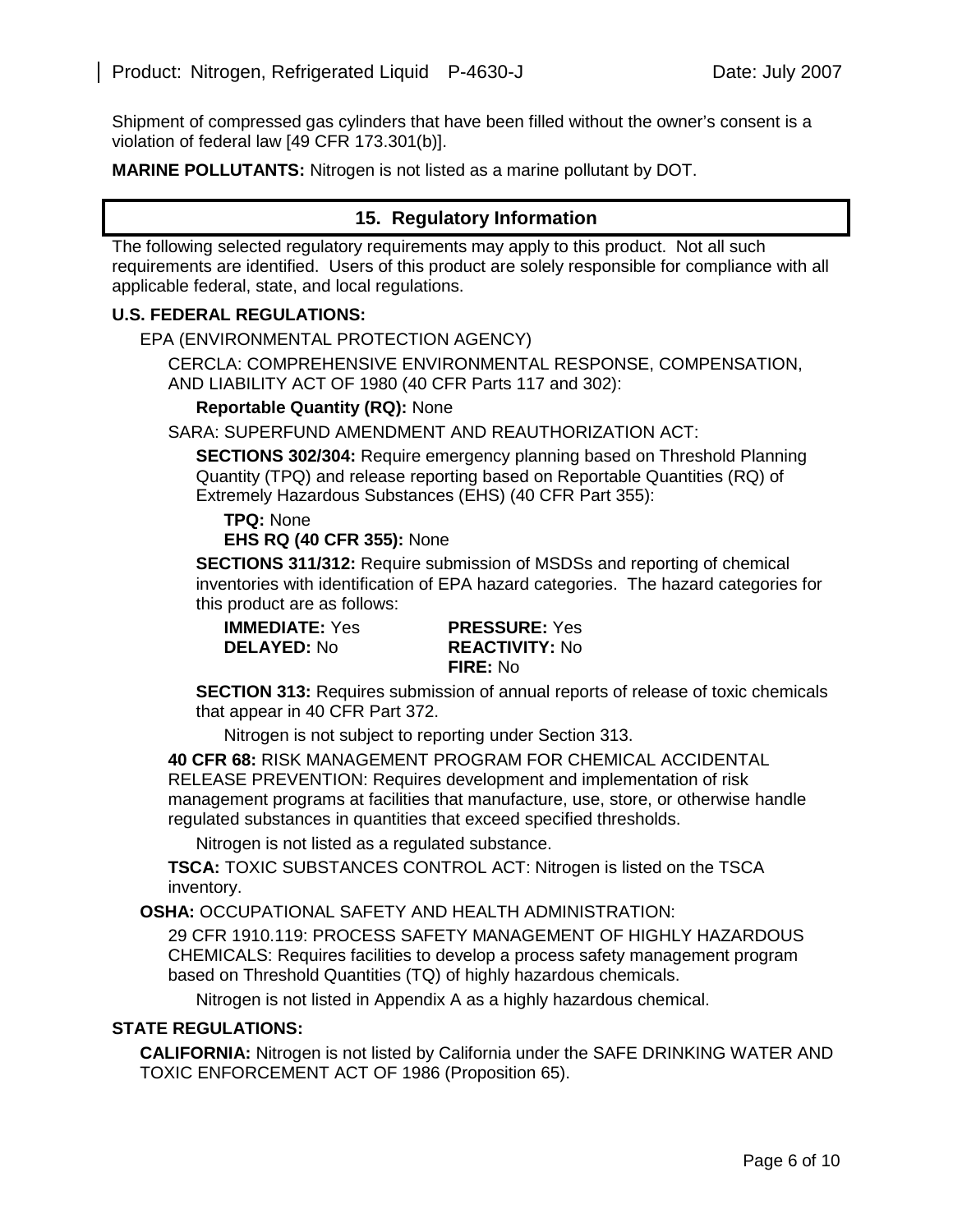**PENNSYLVANIA:** Nitrogen is subject to the PENNSYLVANIA WORKER AND COMMUNITY RIGHT-TO-KNOW ACT (35 P.S. Sections 7301-7320).

# **16. Other Information**

Be sure to read and understand all labels and instructions supplied with all containers of this product.

**OTHER HAZARDOUS CONDITIONS OF HANDLING, STORAGE, AND USE:** *Extremely cold liquid and gas under pressure.**Use piping and equipment adequately designed to withstand pressures to be encountered.* Avoid materials incompatible with cryogenic use; some metals such as carbon steel may fracture easily at low temperature.Use only transfer lines designed for cryogenic liquids. *Prevent liquid or cold gas from being trapped in piping*  **between valves.** Equip the piping with pressure relief devices. Use only transfer lines designed for cryogenic liquids. Praxair recommends piping all vents to the exterior of the building.Use a blackflow prevention device in any piping. *Nitrogen gas can cause rapid suffocation because of oxygen deficiency.* Store and use with adequate ventilation. *Never work on a pressurized system.* If there is a leak, close the cylinder valve. Blow the system down in a safe and environmentally sound manner in compliance with all federal, state, and local laws; then repair the leak*. Never place a compressed gas cylinder where it may become part of an electrical circuit.*

**Mixtures.** When you mix two or more gases or liquefied gases, you can create additional, unexpected hazards. Obtain and evaluate the safety information for each component before you produce the mixture. Consult an industrial hygienist or other trained person when you evaluate the end product. Remember, gases and liquids have properties that can cause serious injury or death.

#### **HAZARD RATING SYSTEMS:**

| NFPA RATINGS:       |           | <b>HMIS RATINGS:</b>                                         |       |
|---------------------|-----------|--------------------------------------------------------------|-------|
| HFAI TH             | $= 3^{-}$ | <b>HFAITH</b>                                                | $=$ 3 |
| <b>FLAMMABILITY</b> | $= 0$     | <b>FLAMMABILITY</b>                                          | $= 0$ |
| <b>INSTABILITY</b>  | $= 0$     | PHYSICAL HAZARD $= 2$                                        |       |
| <b>SPECIAL</b>      |           | $=$ SA (CGA recommends this to designate Simple Asphyxiant.) |       |

| <b>STANDARD VALVE CONNECTIONS FOR U.S. AND CANADA:</b> |                 |  |  |  |
|--------------------------------------------------------|-----------------|--|--|--|
| <b>THREADED:</b>                                       | CGA-295         |  |  |  |
| <b>PIN-INDEXED YOKE:</b>                               | Not applicable. |  |  |  |
| ULTRA-HIGH-INTEGRITY CONNECTION:                       | Not applicable. |  |  |  |
|                                                        |                 |  |  |  |

Use the proper CGA connections. **DO NOT USE ADAPTERS.** Additional limited-standard connections may apply. See CGA pamphlet V-1 listed below.

Ask your supplier about free Praxair safety literature as referred to in this MSDS and on the label for this product. Further information can be found in the following materials published by the Compressed Gas Association, Inc. (CGA), 4221 Walney Road, 5<sup>th</sup> Floor, Chantilly, VA 20151-2923, Telephone (703) 788-2700, http://www.cganet.com/Publication.asp.

- AV-1 *Safe Handling and Storage of Compressed Gases*
- AV-5 *Safe Handling of Liquefied Nitrogen and Neon*
- **Safe Handling of Compressed Gases in Containers**
- P-9 *Inert Gases Argon, Nitrogen, and Helium*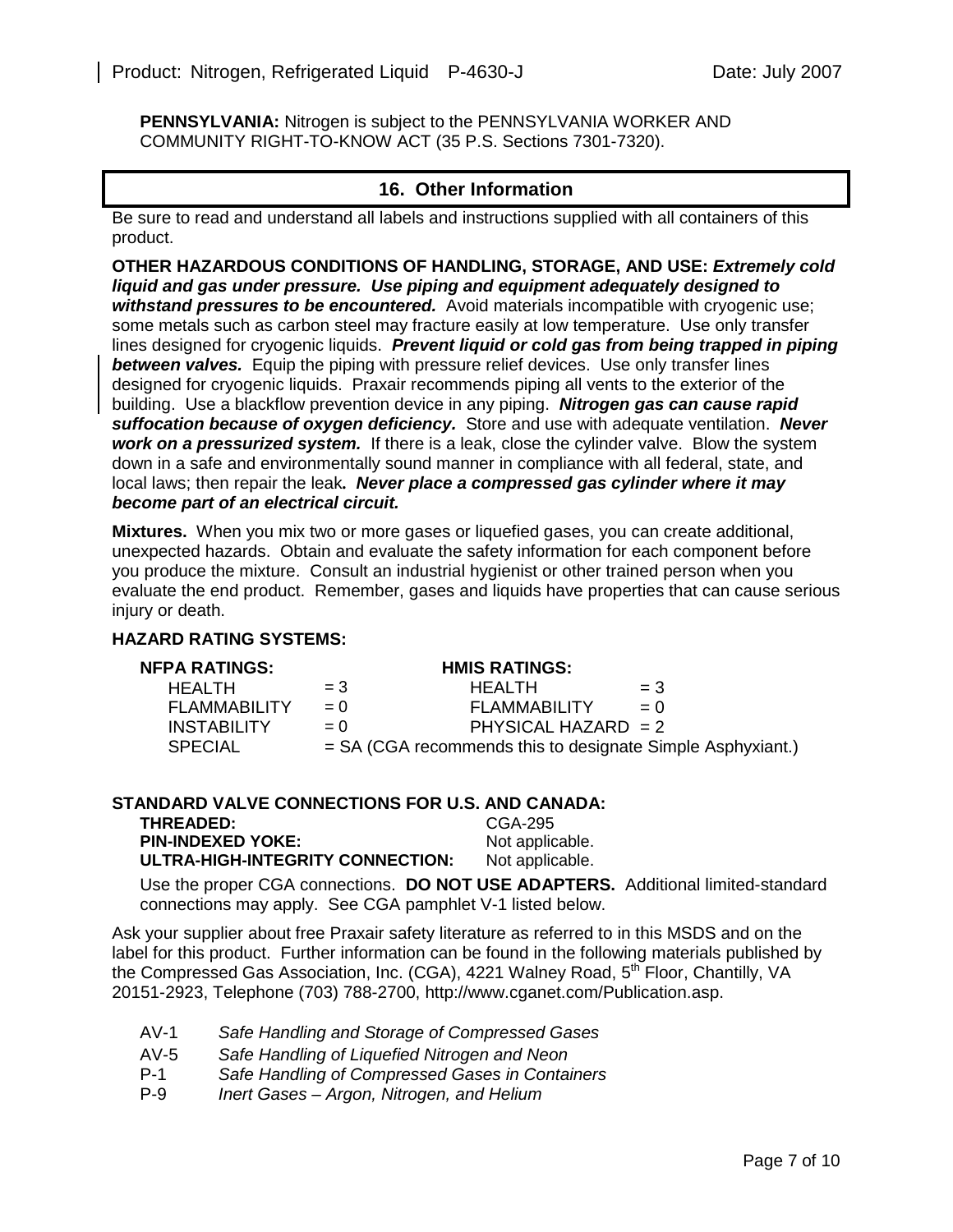- P-12 *Safe Handling of Cryogenic Liquids*
- Oxygen-Deficient Atmospheres
- V-1 *Compressed Gas Cylinder Valve Inlet and Outlet Connections*
- *Handbook of Compressed Gases, Fourth Edition*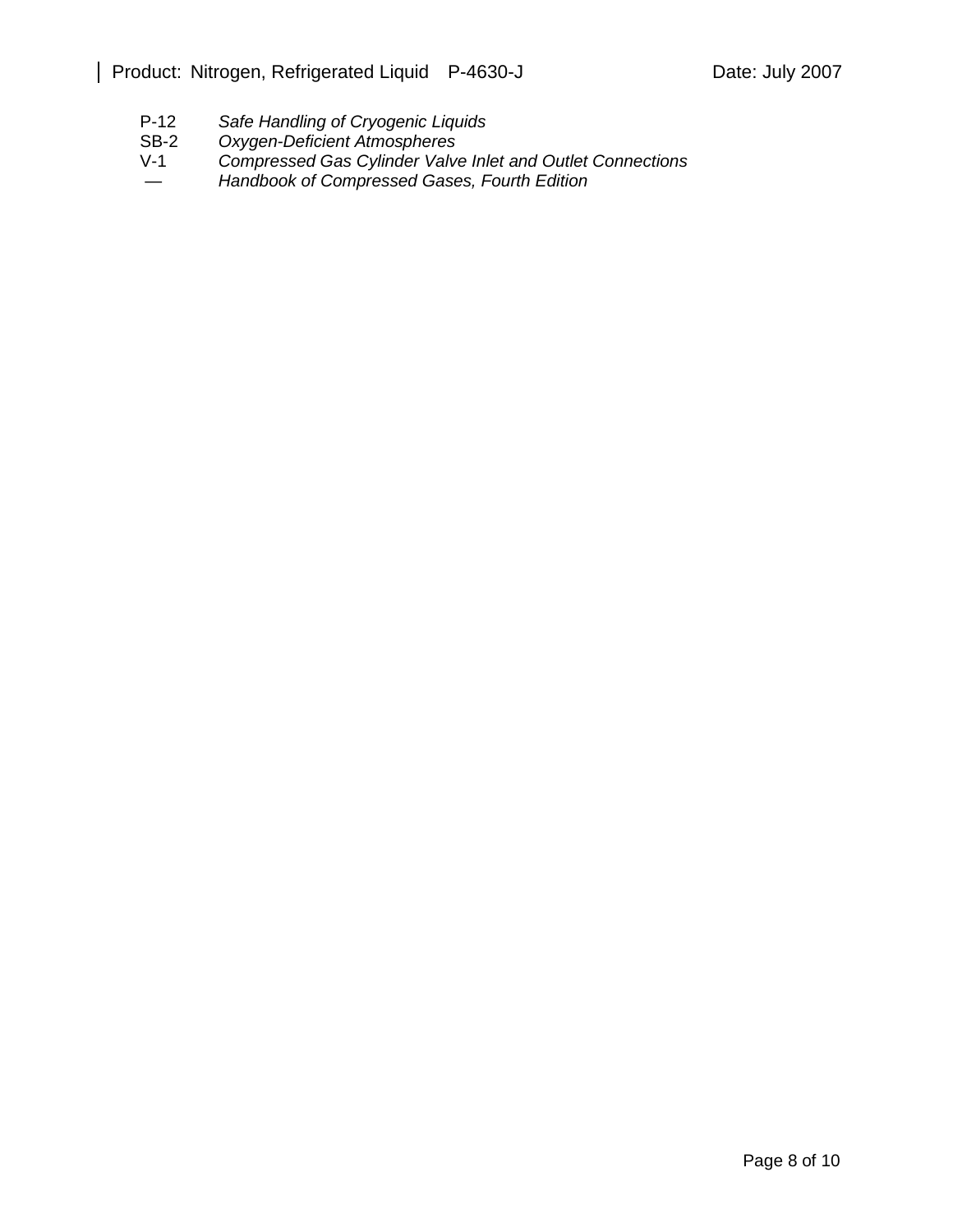Praxair asks users of this product to study this MSDS and become aware of product hazards and safety information. To promote safe use of this product, a user should (1) notify employees, agents, and contractors of the information in this MSDS and of any other known product hazards and safety information, (2) furnish this information to each purchaser of the product, and (3) ask each purchaser to notify its employees and customers of the product hazards and safety information.